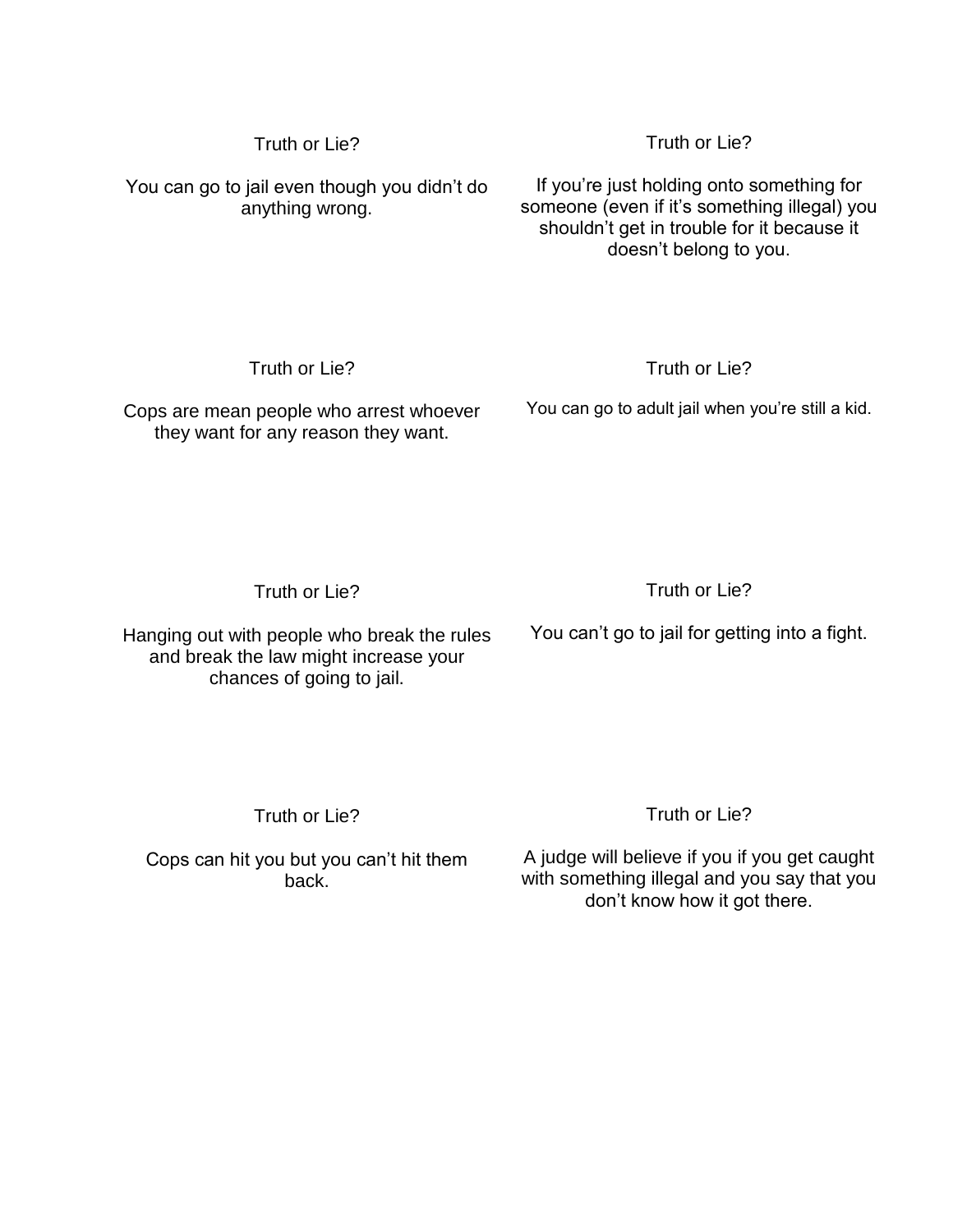Kids who go to JDC are guaranteed to go to jail as adults.

It's the cop's fault whenever someone gets sent to jail.

Truth or Lie?

Truth or Lie?

Truth or Lie?

If you go to court, the judge will always send you to JDC or jail.

You can go to jail if you know something about a crime but refuse to share that information.

Truth or Lie?

Truth or Lie?

It's ok to hit, kick, scratch or scream at a police officer if they are trying to arrest someone that you care about.

It's ok to break things or hurt people if you're feeling really mad.

Truth or Lie?

It's ok to steal something from someone if you really need it and don't think that they need it as much as you do

## Truth or Lie?

When adults ask you to sit down and listen it's because they just want to be mean and boss you around.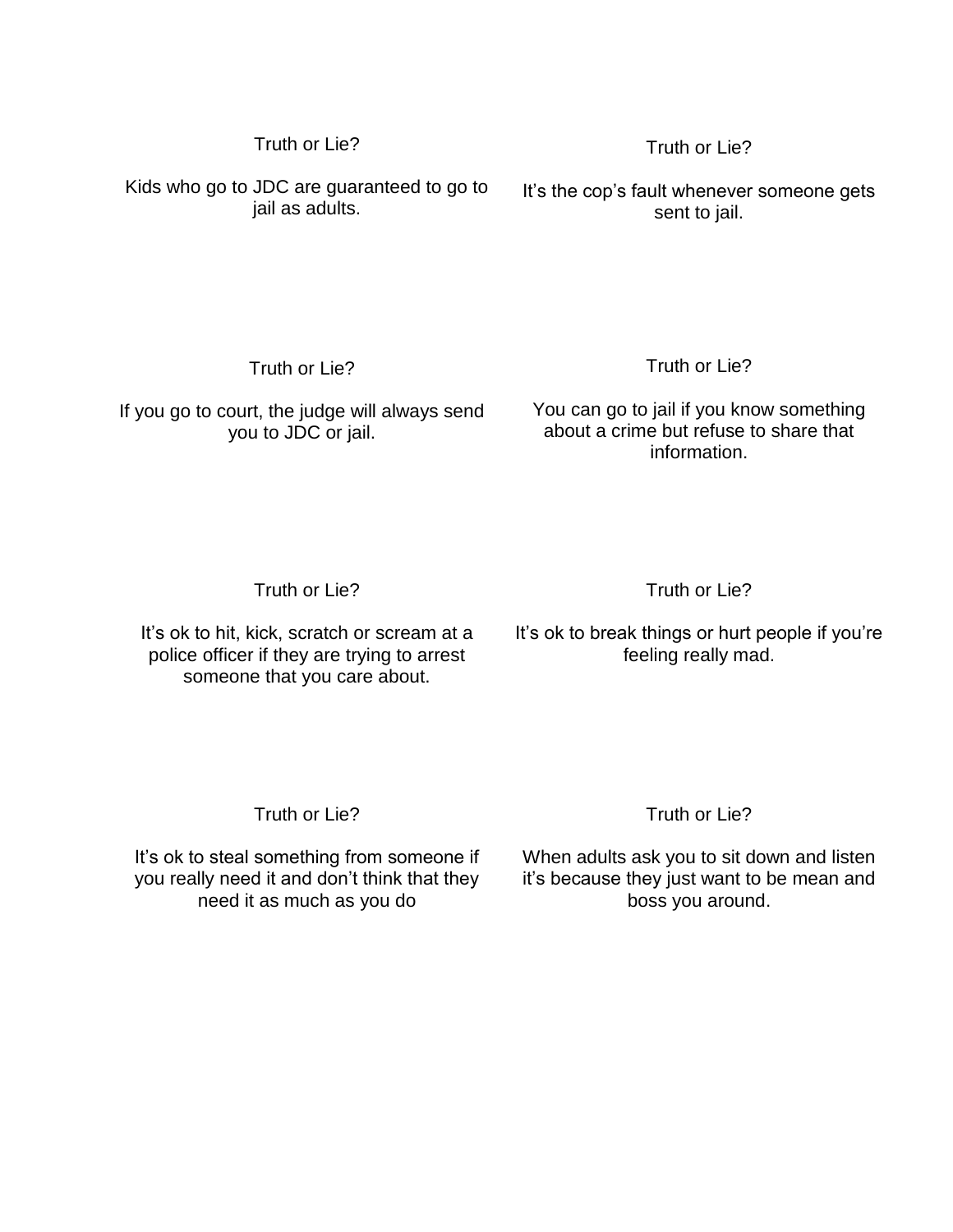If you use drugs one time, it will be easy to stop.

It's safe to drink alcohol before you're 21 years old, as long as you don't drive a car after you've drank.

Truth or Lie?

Truth or Lie?

Truth or Lie?

If you try to defend yourself in a fight, you might get sent to jail.

If you break the law and it's your first time, the judge will let you go with a warning.

Truth or Lie?

You can do whatever you want when you're a kid because they can't send a kid to jail.

Truth or Lie?

If your parent goes to jail, then that means you'll go to jail when you're an adult too